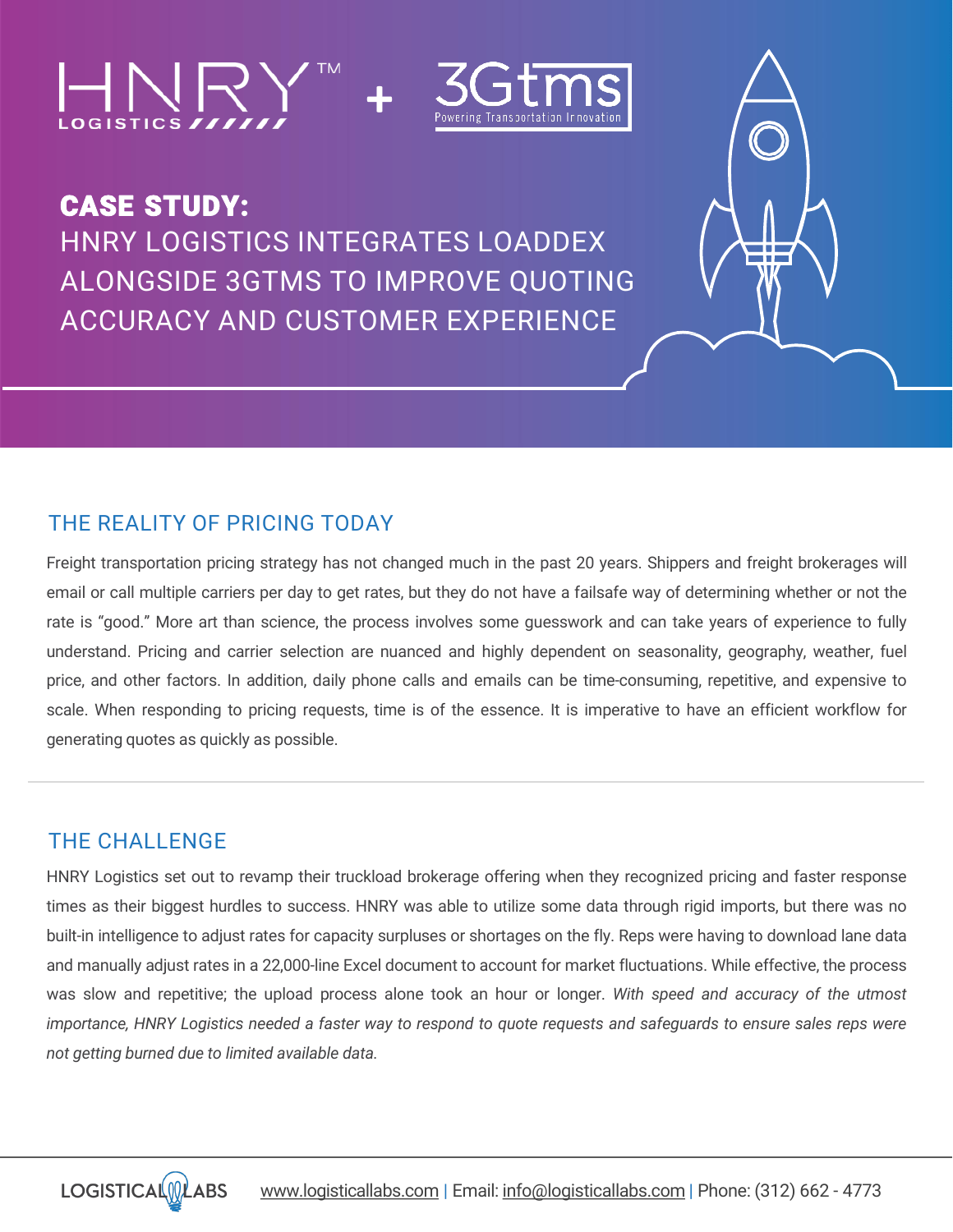# CASE STUDY

### THE SOLUTION

Through a seamless API integration with HNRY's transportation management system, 3GTMS, LoadDex provides users with accurate truckload rates in seconds. Taking it a step further, HNRY Logistics was able to connect the integration with their customer-facing portal, myHNRY, so HNRY's customers can initiate their own rate requests. HNRY Logistics reaped the following benefits immediately:

Dynamic pricing algorithms. This ensured rates were adjusted in response to capacity surpluses or shortages. The reps no longer have to manually adjust lane data in Excel whenever markets fluctuate. Now, they just log in, adjust the rating index for the specific zip code, and create a fix in about 10 seconds.

**Easy to use.** An intuitive user interface, including a map feature and easy-to-digest charts, enables reps to make better decisions when finding capacity.

More consistent. The integration makes it easier to manage large sales support teams by providing a more consistent rate structure to the customer.



Seamless API connection & simple end user experience

User logs into myHNRY portal to search for the best price on a lane and book a shipment.



### THE RESULTS

The LoadDex integration, alongside 3GTMS, has enabled HNRY Logistics to run approximately 5,000 searches in LoadDex per day. HNRY's response rate went from 2-3 hours down to 7 minutes. With all of the extra time, reps are better equipped to make more efficient and effective decisions for their customers. With the industry moving toward real-time pricing, companies are spending hundreds of millions of dollars building out technology with those capabilities. LoadDex allows HNRY to compete with those companies for a fraction of the cost.